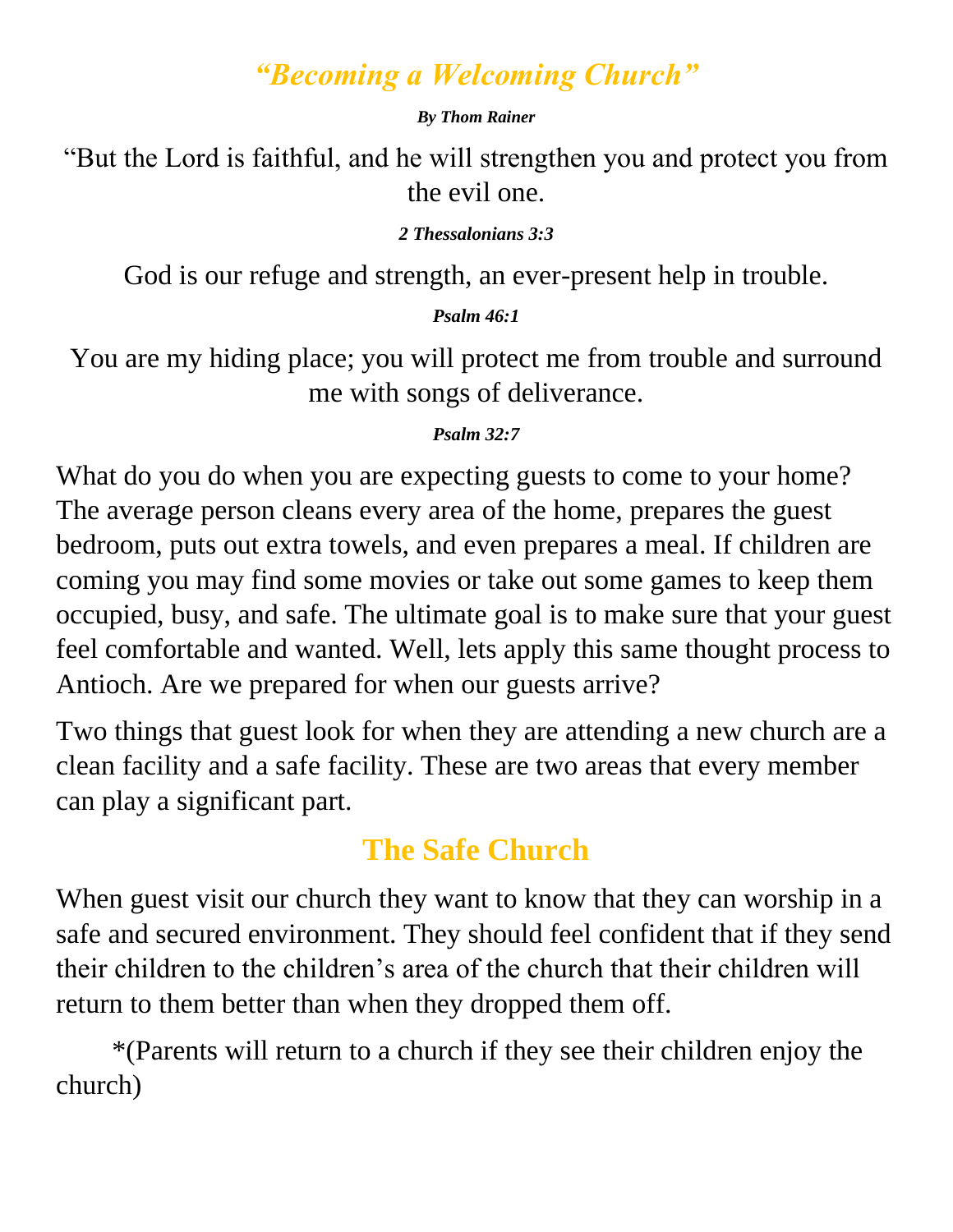A few things we should look for based off of insurance companies checklist:

- Are batteries for exit signs checked regularly?
- Are rugs and mats in good condition or properly repaired?
- Is the right type of fire extinguisher visible and available?
- Are any electrical cords frayed, broken, or in some type of disrepair?
- Are there tripping hazards such as stumps or rocks?

The protection of our children should be the utmost priority. Many times people like to say *"that will never happen in my church."* In this day and time you can't take it for granted and we should be proactive instead of reactive.

# **Children Safety**

- Anyone who works with children should be required to be a member of the church for an established length of time.
- Regardless of how well you know the worker, everyone should be interviewed before working with children.
- Before someone works with children the church should consider doing reference checks, criminal background checks, and check with the national sex offender registry.
- The church should maintain record for all children's workers.
- The church should have some type of ongoing training for volunteers.
- The church should have a clear response plan to protect victims according to all applicable laws, in the event of an incident.
- The church should be certain that any off-campus small groups, regardless of where they meet, fall under the same guidelines.

Child sex abuse in churches has been the number one issue of litigation for churches for over two decades.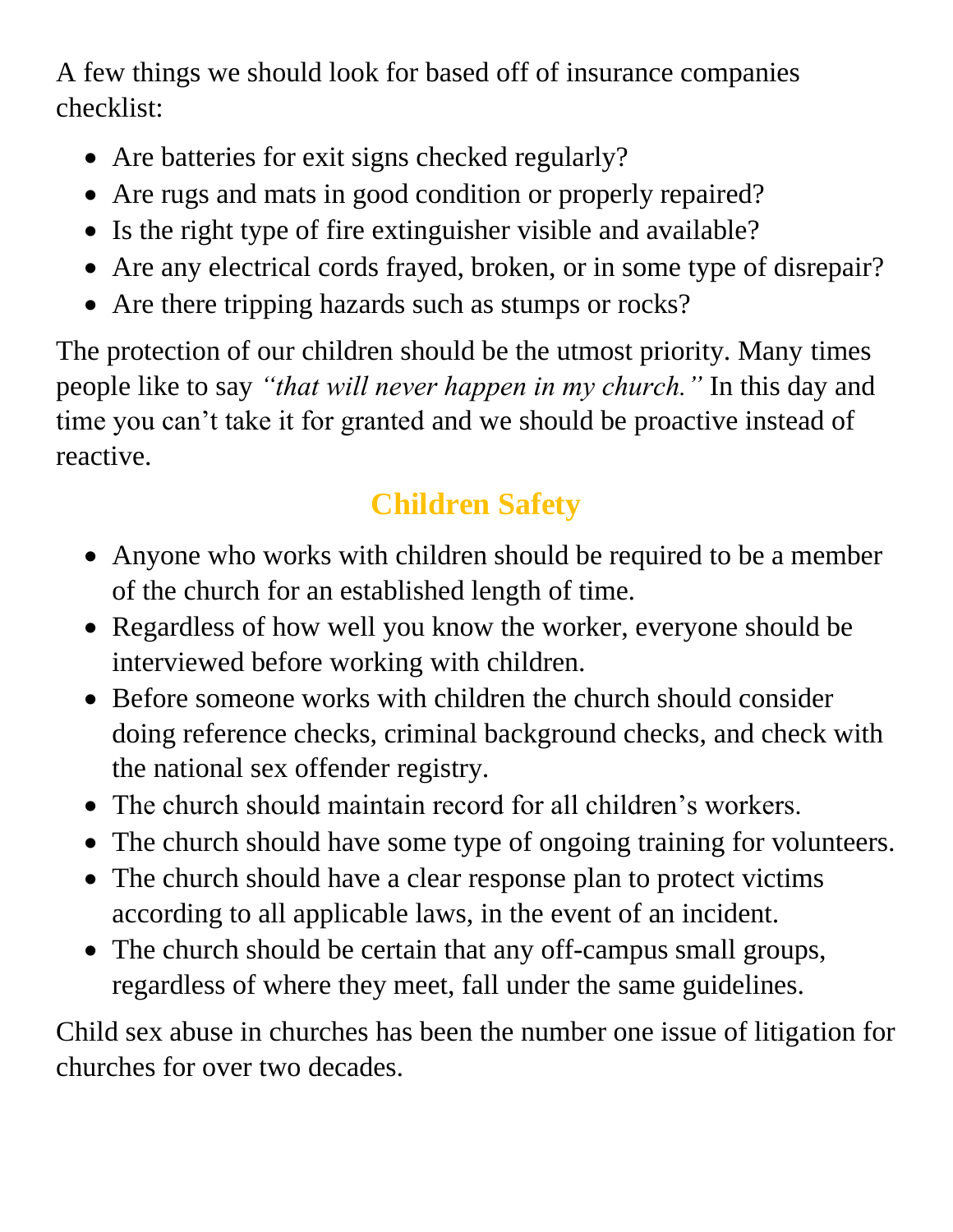### **The Sloppy Church**

*Clutter. "I felt like the place had become a storage house for everything member didn't want or forgot."*

*Scarcity of garbage cans. "I had an empty coffee cup in my hand when I entered the church. I took it home with me. I only found one trash can and it was overflowing."*

*Odors. "It was a weird musty smell. It reminded me of when my parents used to take me to visit my great-aunt. Her house was really dirty and always had a stale odor to it."* 

*Unstocked restrooms. "I'm glad I checked all the stalls. There was no toilet tissue in any of them."* 

*Dirty carpet. "I hope the church is giving a lot of money to missions, because they sure aren't spending it on carpet cleaning. It's gross."*

*Torn and dirty pew cushions. "We found another row of pews. The first place we sat had torn and filthy pew cushions."*

### **What Safe and Clean Churches Do**

*They see the issue from a gospel perspective.* People will not have a desire to hear the gospel because of the presentation of the church. If guest are not distracted by clutter they are more prone to hear the gospel and become followers of Christ.

*They find champions.* A champion is a person who is both passionate and accountable about a ministry. They see a need and they inspire others to help them meet the need.

*They focus on three distinct areas: cleanliness, safety, and security.* And the best-in-class churches have champions for each of the areas.

*They have regularly scheduled check-ups in all three areas.* Many of these churches had checklists they used with a frequency of once a quarter to once a year.